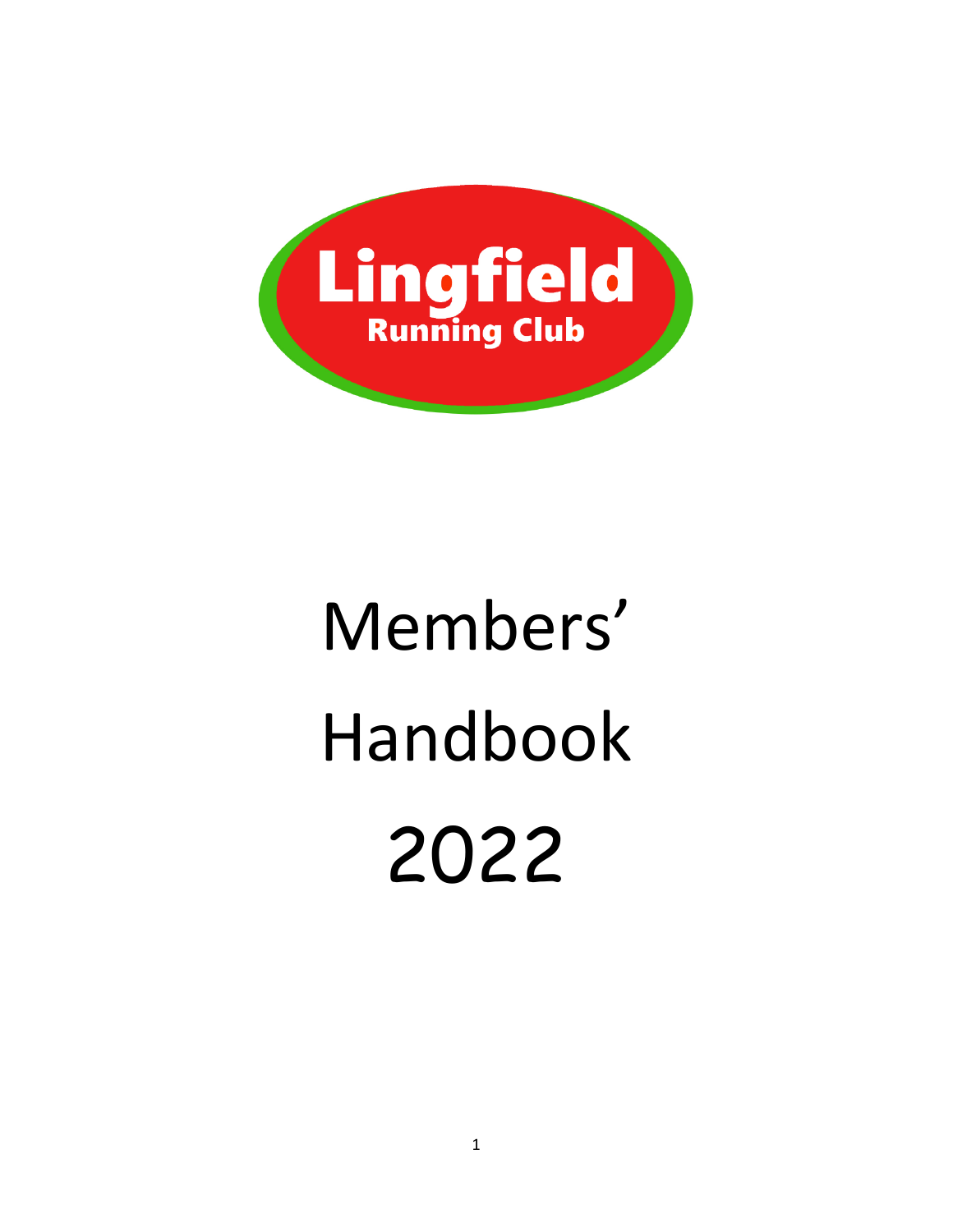# **Contents**

## **May 2022**

| 1            | Welcome - who we are                  | $3 - 4$   |
|--------------|---------------------------------------|-----------|
| $\mathbf{2}$ | <b>Club activities</b>                | $5-6$     |
| 3            | <b>Club trophies</b>                  | $7 - 8$   |
| 4            | <b>Guidelines for safe running</b>    | $9 - 10$  |
| 5            | <b>England Athletics affiliation</b>  | 11        |
| 6            | <b>Running Club constitution</b>      | $12 - 14$ |
| 7            | <b>Privacy Policy</b>                 | $15 - 16$ |
| 8            | Social media policy & useful websites | $17 - 18$ |

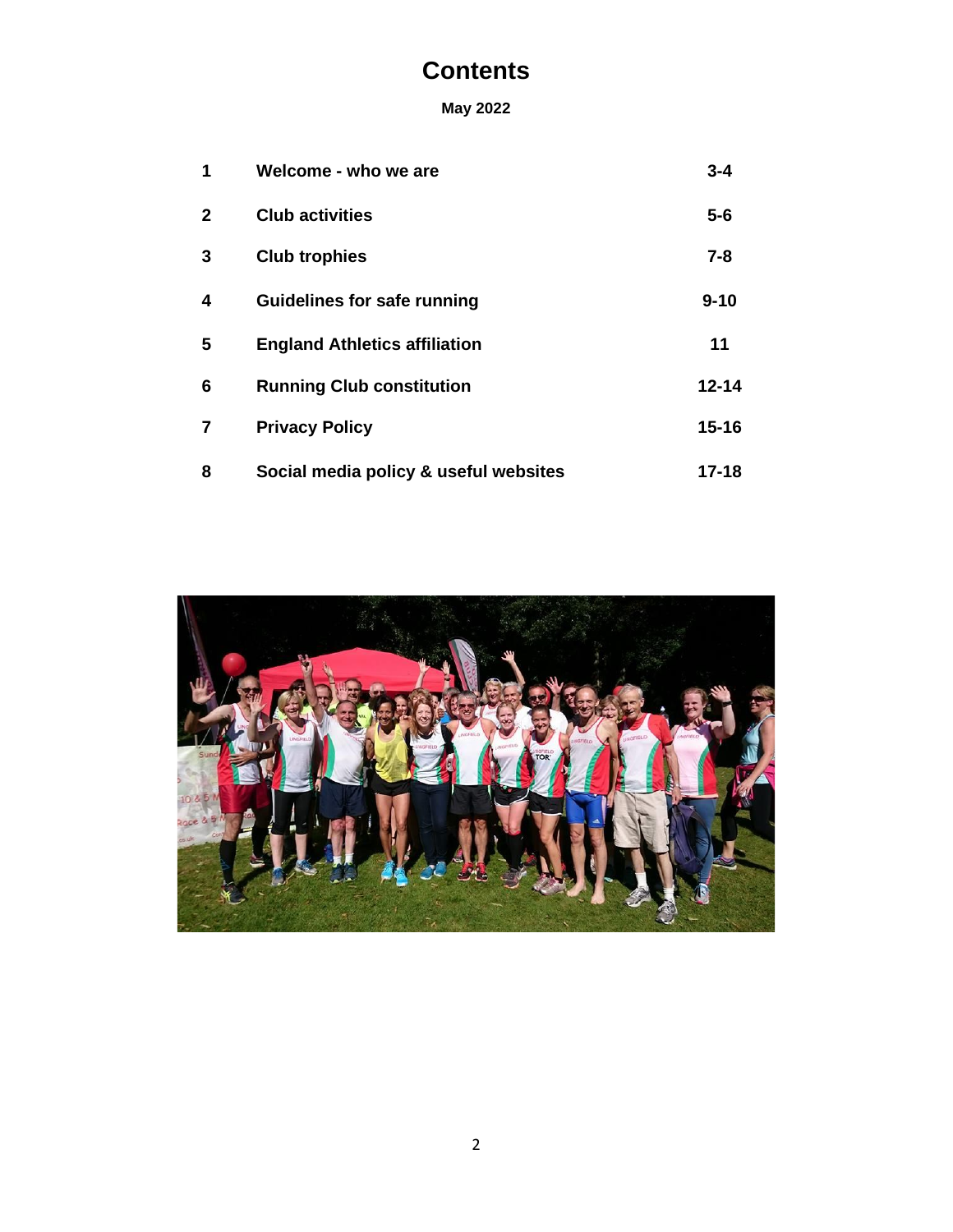## **Welcome to Lingfield Running Club**

Attempts to start a running club in Lingfield go back to June 1895 (when it was to be called the Lingfield Cycling and Athletics Club) and, in March 1902, the village even hosted the English National Cross-Country Championships. The current Club was founded in 1983, and now has about 160 members, many of them also members of England Athletics.

This booklet contains information about the club, our activities and the benefits available to Lingfield runners. We have various friendly club competitions throughout the year, many of them handicaps, giving more runners the chance of crossing the line in first place! During the winter there are several Head Torch Runs.

We are based at the Victoria Sports & Social Club on Lingfield High Street, and we meet there every Tuesday and Thursday evening at 7pm, and Saturday mornings (9am or 10am), whatever the weather!

The Club is run by a committee elected at the AGM, which is held every April. The Committee is responsible for the organisation and running of the club, and arranges some events, but everyone in the club is encouraged to get involved by helping the club to organise fun runs, social events and generate new ideas to get members participating in activities. Doing so helps to make you eligible for the annual ballot for the club's London Marathon place.

The 2022/23 Committee consists of:

| Scott McDonald<br>(Chair)                    | Fiona Brown<br>(Ladies' captain)  |  |
|----------------------------------------------|-----------------------------------|--|
| <b>Gary Spring</b><br>(Membership Secretary) | Dave Watkins<br>(Men's captain)   |  |
| Graeme Bennett<br>(Secretary)                | Tom Cartledge<br>(Treasurer)      |  |
| Other club officers                          |                                   |  |
| Kath Garrido (President)                     | Dee De Luca (Social<br>Secretary) |  |

We add the minutes of Committee and Annual General meetings to our website, so you can keep up to date on club developments and raise matters with committee members if you need to. If you have any ideas or concerns, please email [secretary@lingfieldrunningclub.co.uk.](mailto:secretary@lingfieldrunningclub.co.uk)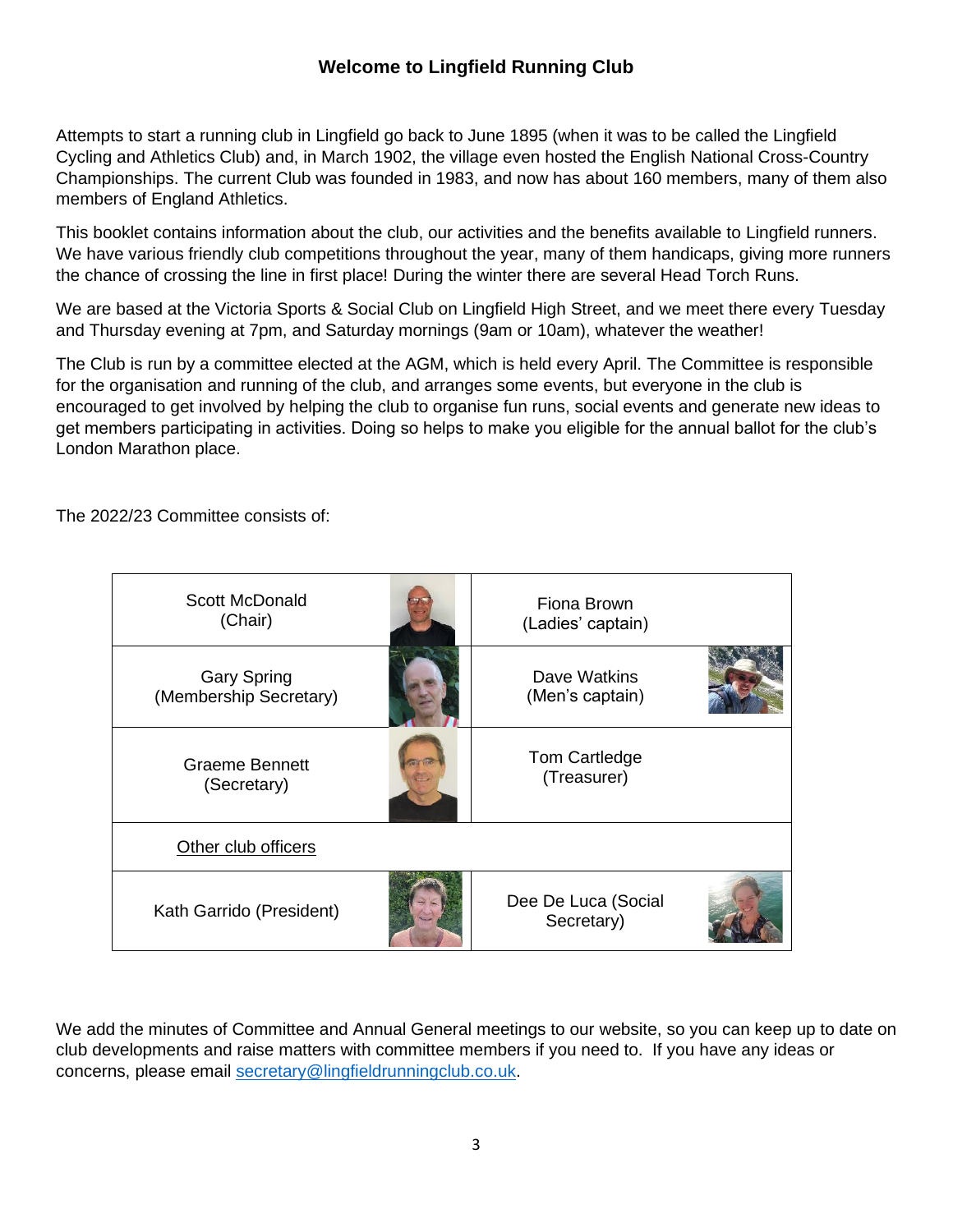We have a separate committee responsible for organising the annual Lingfield 10s (10 mile and 10k multiterrain races previously known as the Dry Hill 10 and Greathed Gallop). Many members organise Sunday and midweek runs, social events and help with parkrun marshalling.

As a club we compete in several competitions throughout the year including the Surrey Cross Country League (men's and women's teams) and Surrey Summer Road League. Every member entering these races gets points for the club as part of a league competition.

Remember if you are competing for Lingfield in an event under UKA rules, you should also be a member of England Athletics and wear official club kit (i.e., race vest or t-shirt). You can buy these by emailing [vests@lingfieldrunningclub.co.uk.](mailto:vests@lingfieldrunningclub.co.uk) There are also club hoodies which you can buy direct from [paul@pbteamwear.co.uk](mailto:paul@pbteamwear.co.uk) or on 01709 519101.



As a club, we receive a guaranteed club place each year in the London marathon, which we allocate via a ballot for members who did not get a place in the event.

We have a website [www.lingfieldrunningclub.co.uk](http://www.lingfieldrunningclub.co.uk/) with up-to-date details of the club's events and a Facebook page [Friends of Lingfield Running Club](https://www.facebook.com/groups/lingfieldrunningclub/?ref=bookmarks) with a link to the Race calendar. This is where you will find a list of the most popular events in the local area, details about coaching sessions and other future events.

#### **Links with England Athletics**

When you become a member of, or renew, your membership with Lingfield Running Club, you can also choose to register as a member of England Athletics (N.B. you must register with England Athletics if you ever compete for the club under the UKA rulebook). England Athletics will contact you to invite you to sign into and update your myPortal (which, among other things, allows you to set and amend your privacy settings). If you have any questions about the continuing privacy of your personal data when it is shared with England Athletics, please contact [dataprotection@englandathletics.org.](mailto:dataprotection@englandathletics.org) We do encourage members to join EA – for example, you cannot compete in the Surrey Cross Country League unless you are a member. We give full details of the benefits of EA membership on page 11 below.

#### **Lingfield Running Club newsletter**

We add your email address to the mailing list when we accept your membership application and will send you a newsletter, usually every Wednesday afternoon.

We wish you every success running with the club. If you have any questions or ideas, or are able to help with activities such as training, marshalling at races etc. please speak to any of the members at club night or email [enquiry@lingfieldrunningclub.co.uk](mailto:enquiry@lingfieldrunningclub.co.uk) .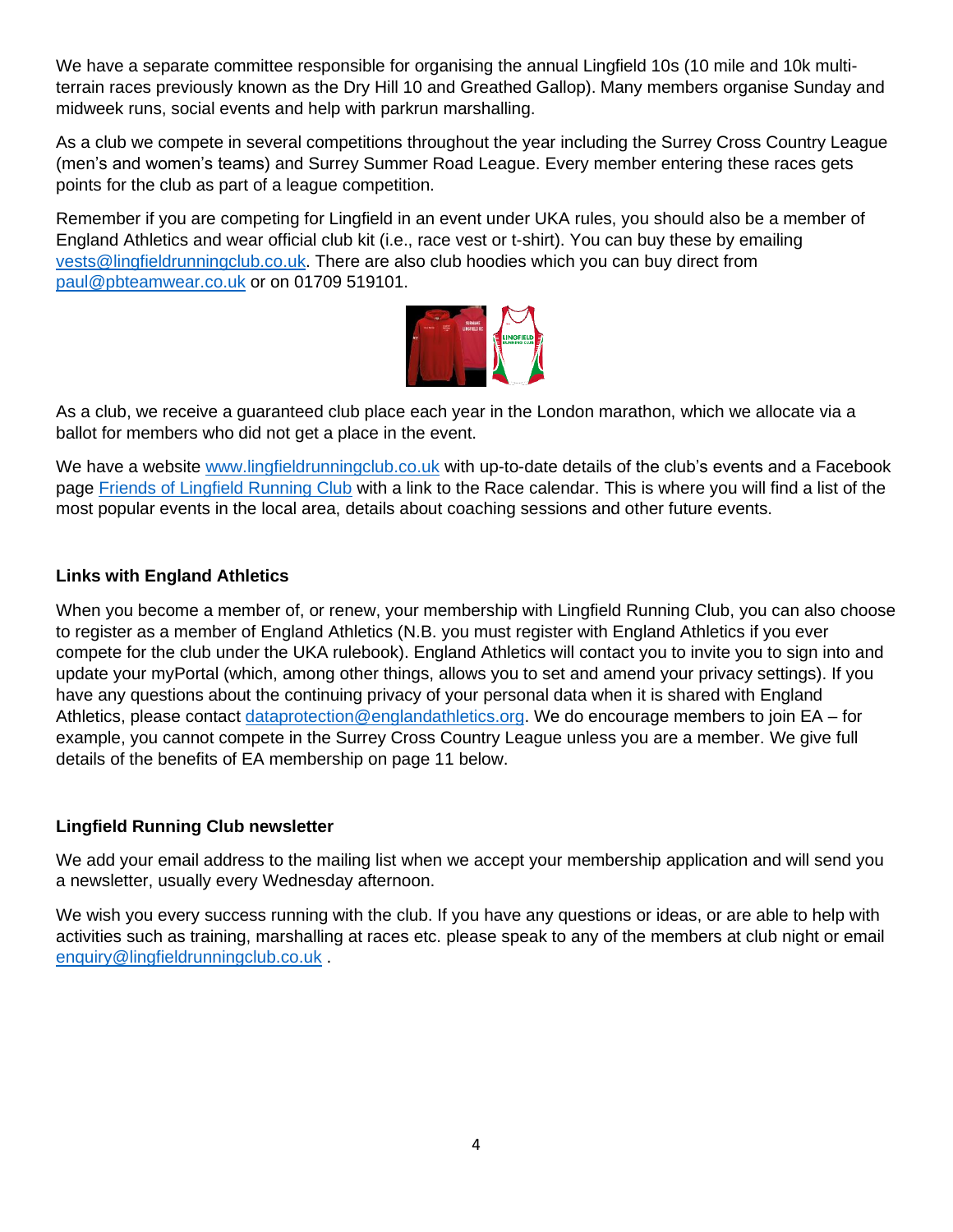## **Club activities**

We have mixed groups to cater for all abilities. Whether you are a seasoned marathon veteran, just want to get in shape, are training for your first 5k, or hate running on your own, you will be welcome at the club.

#### **Club Nights**

Tuesday and Thursday evenings are the main club nights. Runners join groups dependent on ability and each group decides where it wants to go, and at what pace. Runs are generally between 5 and 8 miles and can last between 60 and 90 minutes. Winter runs take place on the village roads and summer runs are a mix of road and cross-country trails.

We have members with Leader and/or Coach in Running Fitness qualifications from England Athletics. They will, from time to time, organise more structured hill or speedwork sessions. These sessions are NOT just for the faster runners, they are a great way for every level of runner to improve their endurance and speed, and all are welcome.

Most Wednesday evenings also see shorter, speedwork sessions run winter and summer either on a well-lit and quiet road near the village, or other locations such as East Grinstead and Forest Row.

#### **Couch to 5K Courses**

For people new to running, we organise C25K courses which are open to new and returning runners of all fitness levels. This LRC course will train members from absolutely nothing to 5 km over ten weeks, and finish with encouraging all the runners to participate in a 5k parkrun. They are run by our trained coaches. For the latest details, check the [LRC website.](https://lingfieldrunningclub.co.uk/test-post-in-beginners/)

#### **parkrun**

In addition to the above, we also recognise the popularity of Saturday morning parkruns, and Lingfield runners can be found far and wide, with their results reported in the club's weekly newsletter. Lingfield runners also volunteer at the East Grinstead parkrun each week, and the club 'takes over' the organisation of one parkrun each year. This is now the East Grinstead event at East Court.

#### **Impromptu runs**

As well as the regular club runs, there are often others organised by other club members via our Facebook page, and open to all. These runs give an opportunity to enjoy the countryside around Lingfield, East Grinstead and the Ashdown Forest (sometimes all three in one run) making use of footpaths and cross-country tracks.

#### **Races we organise**

For many years, Lingfield Running Club organised annual 10 mile and 5-mile races, known as the Dry Hill 10 and the Greathed Gallop 5, held early in September. These races attracted between 100-200 runners, but numbers had declined.

In 2018, we changed this format to a 10 mile and a 10k event, starting from Lingfield College, on St Piers Lane, held in late June/early July. These events are known now as the [Lingfield 10s.](https://lingfieldrunningclub.co.uk/lingfield-10s/) We rely on club members (and family) helping, either by marshalling or assisting at the start and finish.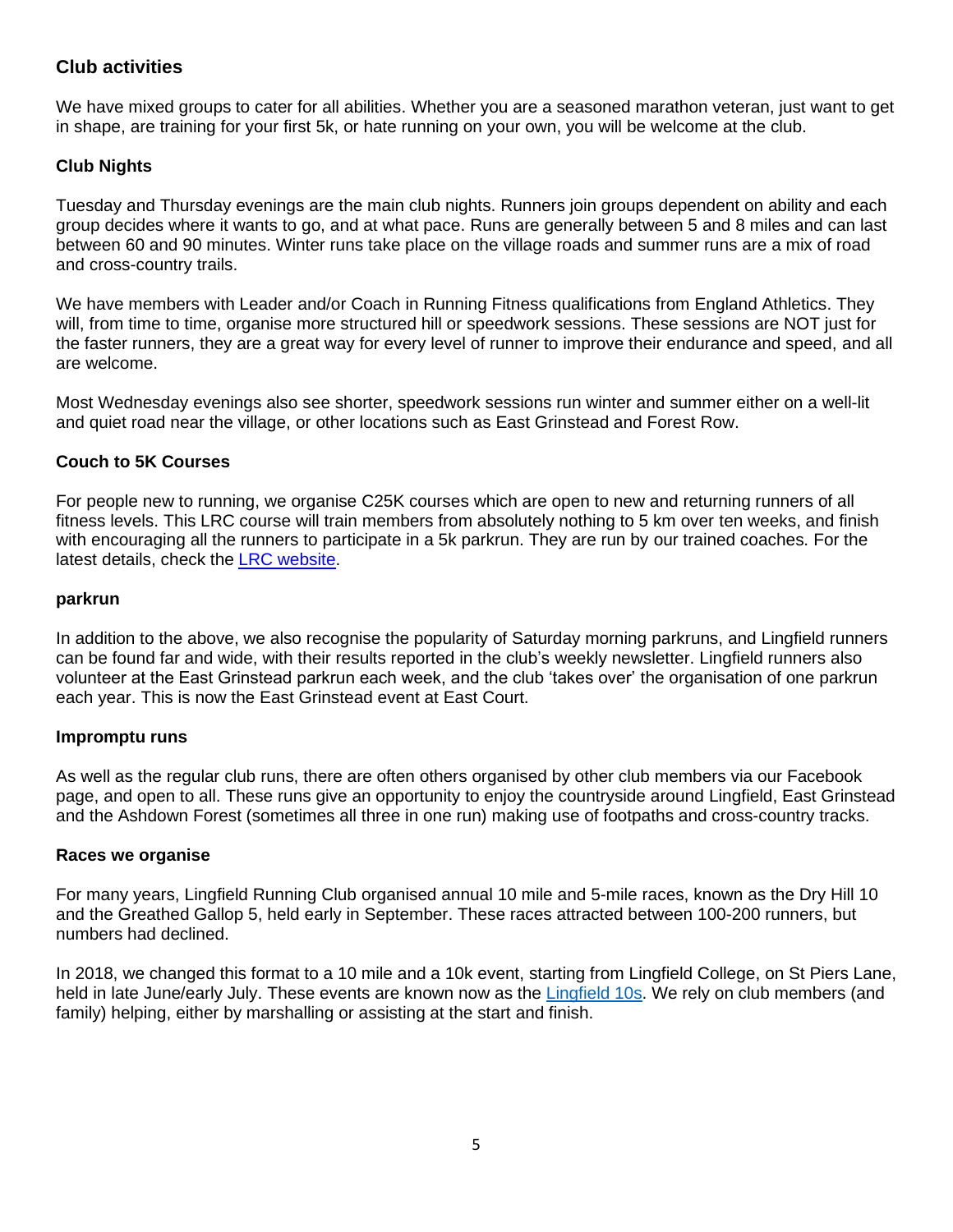#### **Social events**

Lingfield Running Club has an active social side, with various events taking place throughout the year. These have included country dancing, pasta parties, curry nights and a monthly team entry in the local pub quiz at 'The Star' in Lingfield.

#### **Junior Section**

At present the club does not have a junior section. The minimum age to join the club is 18.

#### **Changing and showers**

There is a disabled toilet in the Victoria Club, which runners are allowed to use for changing before and after each run, if needed. The club does not have access to showers.

NB: Membership of the Victoria Club is included in the running club annual membership fee, so we encourage members to use the Victoria Club (including the car park and bar) on a regular basis.

#### **Contact Details**

If you would like further details about our club, or if you are a beginner and want to know how to become involved, you can email us at [enquiry@lingfieldrunningclub.co.uk](mailto:enquiry@lingfieldrunningclub.co.uk)

Alternatively, come along to the Victoria Club on a club night, and speak to any of our members.

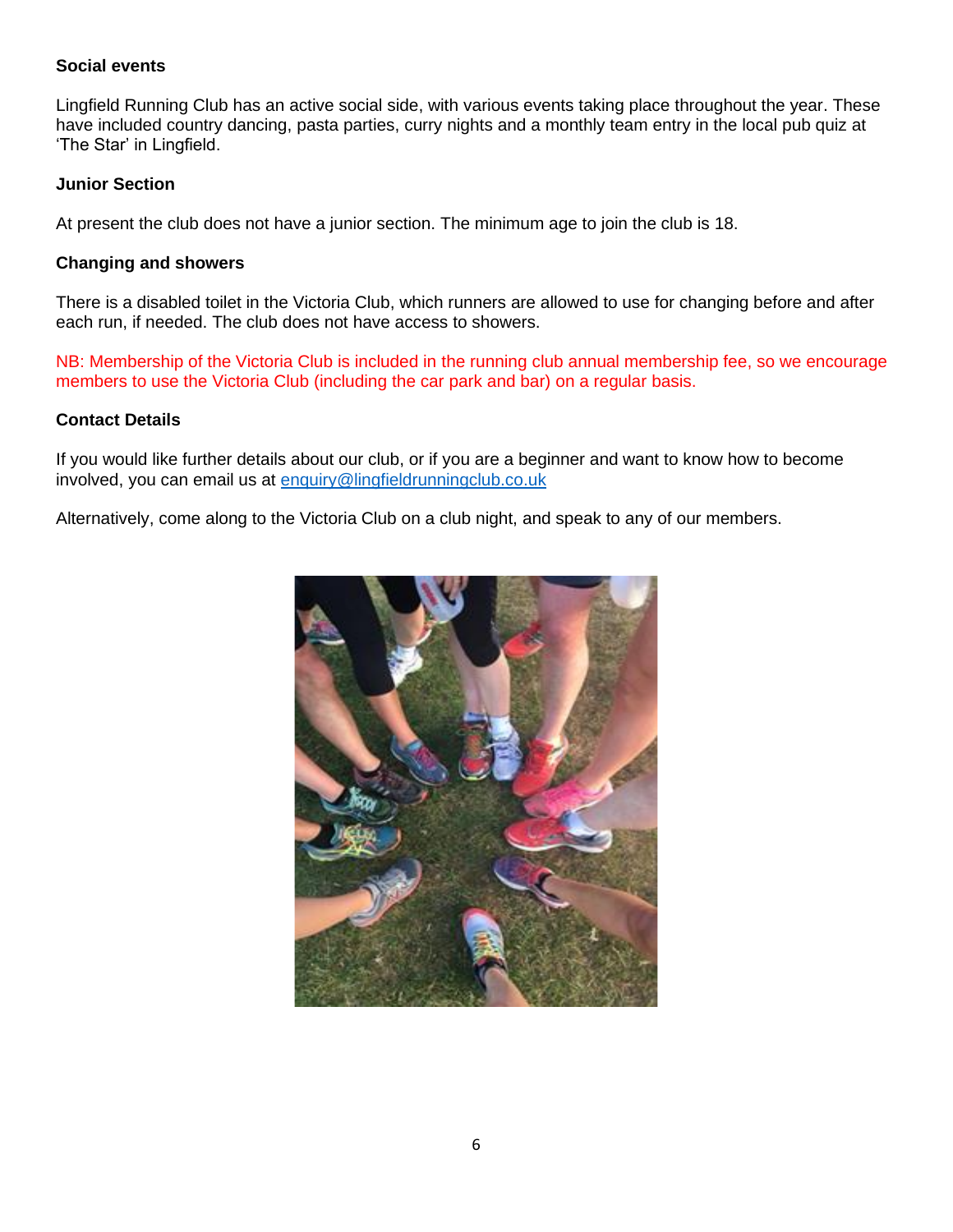## **Club Trophy Races**

The club has 15 trophies, which are awarded/competed for annually.



#### **10k Championship Trophy**

A trophy each for Men and Ladies which was awarded to the first Lingfield runners across the line at the Brighton10k in November. In 2021 Brighton cancelled, so we used the East Grinstead 10k instead.

#### **Open Grand Prix Trophy**

#### A trophy each for Men and Ladies.

The best of 10 chosen from 15 events each calendar year. The points are added up and the runner with the most points wins! First home 20 points, 2nd 19 points, 3rd 18 points etc. Every runner receives one point. Exact dates for each year can be found on the club calendar of races and on the club website.

#### **Trevor's Handicap Grand Prix Trophy**

A trophy each for Men and Ladies.

Accumulate the most points from the following four events:

- Handicap 5m Road race (usually July)
- 4.5m XC event using the May race 2 route (in July)
- Handicap 5k Road race (in July)
- Dennis Crowhurst Memorial Event (in the autumn, see below)

#### **Dennis Crowhurst Memorial Trophy**

#### One trophy ONLY

This five-mile handicap race takes place each year, usually November, on the quiet roads around Itchingwood Common. It is won by whoever finishes first, not fastest!

#### **Surrey Summer Road League Trophy**

A trophy each for Men and Ladies.

Surrey Athletics organises seven races and the Lingfield runner who gains the most points wins!

- Wimbledon 5K
- Richmond HM
- Sutton 10K
- Dorking 10 mile
- Richmond 10K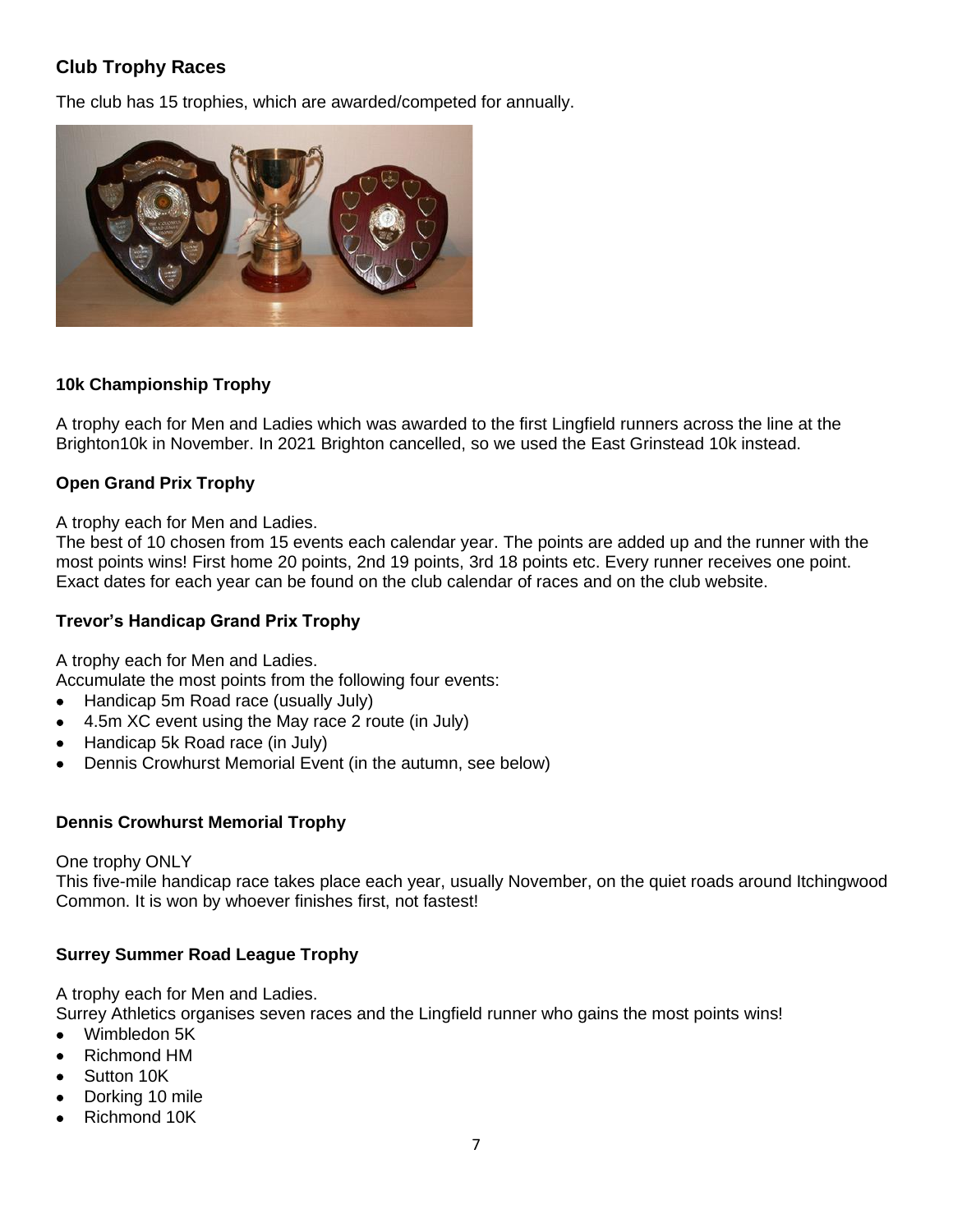- Elmore 7m
- Elmbridge 10K

## **Cross Country Trophy**

A trophy each for Men and Ladies.

Gained by accumulating points from the following eight XC fixtures.

The first four races (Surrey League XC) score 20 points downwards, as they are Premier races. The latter four races score 10 points downwards.

Premier: all four Surrey XC League races - usually October, November, January, February.

- 5m Lloyd Park (East Surrey league) in October
- 5m Wimbledon (East Surrey league) in December
- Reigate Priory Relays (November)
- Parliament Hill (venue may vary each year)

#### **Men's and Ladies' Captains' trophies**

Awarded at the AGM by the team captains to the runners who the captains feel have made a significant contribution to the club in a variety of ways during the past year. This may be through representing the club by regular participation in races, it may be through organising club events, through achieving something particularly significant or through raising the profile of the club externally.

#### **Christmas handicap trophy**

The first across the line in the Christmas Handicap receives a trophy in memory of Matt Bennett (1998-2018), a former winner of this popular event.

#### **The President's trophy**

Awarded annually at the AGM, at the President's discretion.

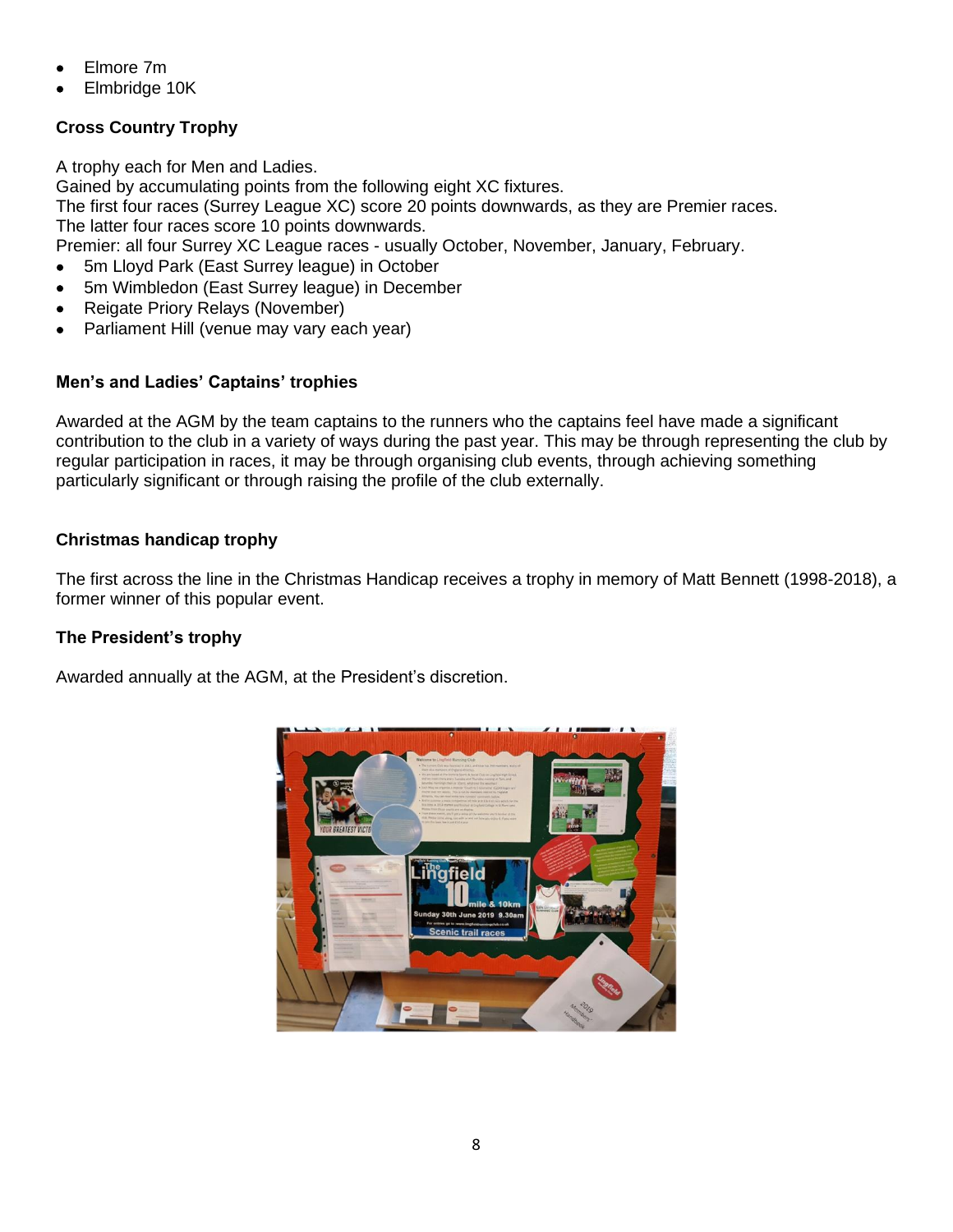## **Guidelines for safe running**

From time to time, even the most experienced runners can get lost, lose touch with their group or fall and injure themselves.

As a club, we try to welcome new members to any club sessions and (thanks to Trevor in particular) ensure they go out with runners of a similar ability, who know the routes well enough to get them home safely. So, if you are with new runners, please ensure they don't get left behind or (and it has happened) go so far off in front of you that they take the wrong route.

But the England Athletes code of conduct reminds us that we should all anticipate and be responsible for our own needs … including being organised, having the appropriate equipment (and being on time).

So, what would your running partners do if you did faint or trip? How would they know who to contact in case of emergency (apart from the ambulance, of course)? Well, you could carry identification. For example, the Road Runners Club of America suggests you write your name, phone number, and blood type on the inside sole of your running shoe, as well as any medical information. Make others aware in a brief chat at the start of the run.

This is all advice, we can't force you to do anything you don't want to, but please try to;

- Ensure your group has at least one mobile phone with it, particularly if running alone or in pairs.
- Carry an ID tag of some sort with emergency (ICE) contact details.
- Give other runners at the club a rough idea of the route you expect to run.
- At night/dusk always wear Hi Viz/reflective clothing and have suitable torch.

There are many ID tags and wristbands available. If you are registered with parkrun they have some very competitive prices, which will of course also display your bar code for your actual parkruns.

<http://www.parkrun-barcode.org.uk/parkrun-wristbands-ra3.aspx>£13.98

<https://www.parkrun-barcode.org.uk/parkrun-barcodes-ra1.aspx> £4.26

parkrun also has credit card sized IDs for £3.96 (get one combined with the 3 pack above for £6.96. All parkrun prices include VAT and delivery).

| parkrun Barcode Dual Pack                                                                                                    |                     |  |
|------------------------------------------------------------------------------------------------------------------------------|---------------------|--|
| • parkrun TAG and Card barcode ID Pack<br>• Printed ICE Telephone Number<br>• Printed Information including Specific Medical |                     |  |
| £6.96 includes VAT & UK delivery                                                                                             | <b>View Product</b> |  |
|                                                                                                                              |                     |  |

## **Other safe running and good practice tips**

Although many of our sessions are led by run leaders, and we have purchased a defibrillator for club use, please bear in mind that all members declare themselves medically fit to run at their own risk and shall not hold the club responsible for any incident occurring through a personal medical condition or injury that may affect their running.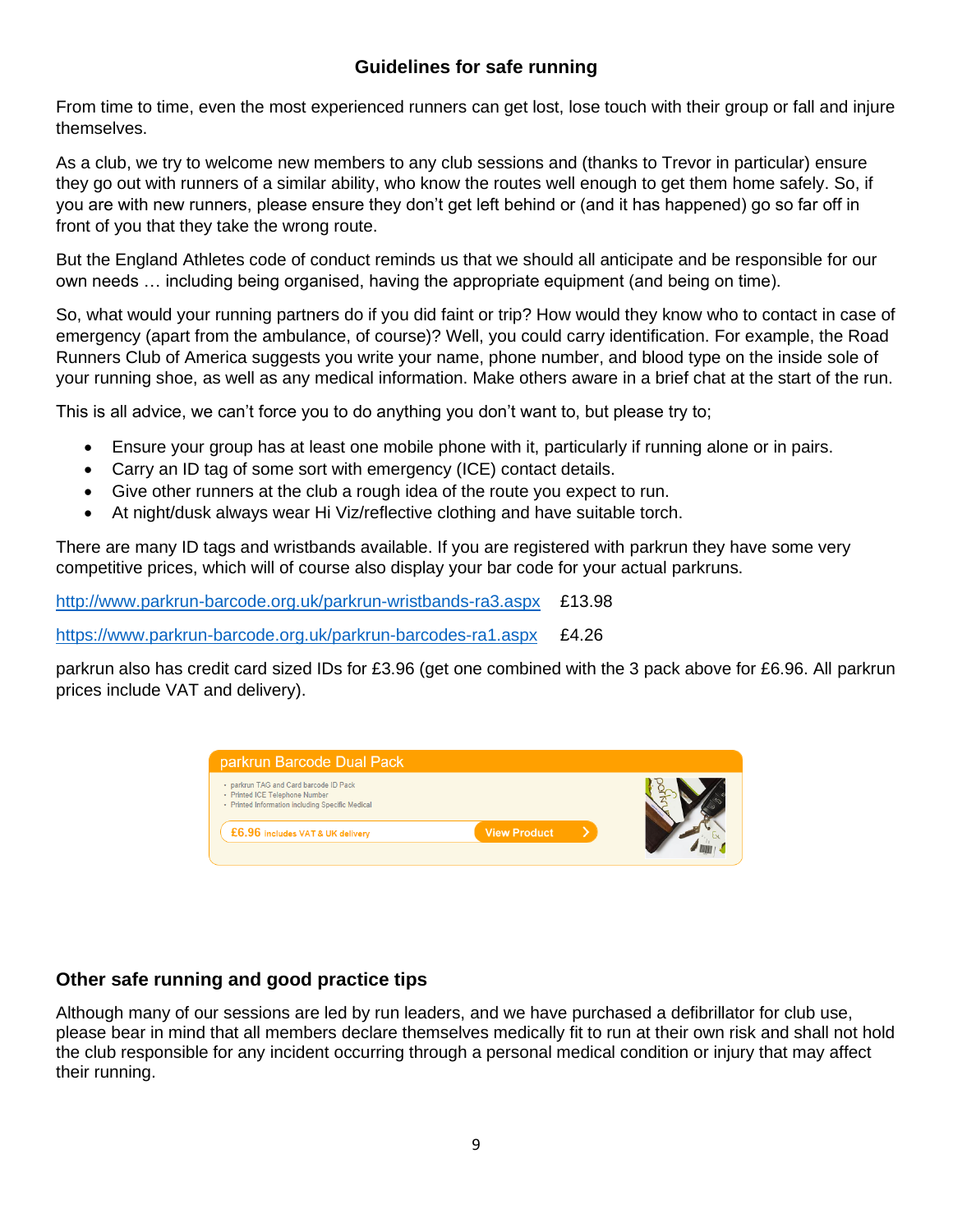Many of our club sessions take place on the streets of, and public footpaths around, Lingfield used by members of the public. Please bear this in mind at all times and give priority to pedestrians. We also want to ensure the club has no negative impact on the local area, which means never leaving litter behind and ensuring we don't cause any damage or nuisance during our training sessions.

#### **General advice**

Here are a few dos and don'ts when running.

#### **1. Be aware of other runners**

Don't be intimidated by runners who are quicker than you or seem to think they are better than you. You have just as much right to be there. On the other hand, other runners, especially quicker ones will get frustrated if you don't pay attention and show consideration to everybody else.

#### **2. Don't stop suddenly**

When running, never stop suddenly, except in dire emergency, otherwise a runner behind may crash into you. Take a few metres to slow down and be aware that runners following might be continuing, so get out of their way carefully. Always pay attention to runners around you when you are starting and stopping.

#### **3. Passing runners**

If you are in front of a fast runner and you hear them approaching from behind, DO NOT try to get out of their way. Doing this will end up with you moving directly into their path and you will collide. They can see you; you can't see them. Just hold your line and they will go around. Sometimes they will yell things like "on the left" or "on the right" or "passing" to indicate they are about to pass. Just hold your line and let them get around you.

#### **4. Can I run with headphones?**

If you must, then please only use bone headphones. Be very aware of possibly not hearing approaching vehicles or road/trail users and using headphones may put you in danger of injuring other runners as well as yourself. Most races prohibit the use of any type of headphone.

#### **5. Road running conduct**

- Use the pavement or footpath where there is one.
- Run in single file on the right-hand side of the road where there is no pavement or footpath.
- On sharp right-hand bends it is recommended to cross over well before the bend (when safe to do so) and return to face oncoming traffic after the bend.
- Always be aware of other road users and any traffic build-up that you or your group may be causing. It may be safer to stop and allow vehicles to pass.



Thank you, run safely and have fun.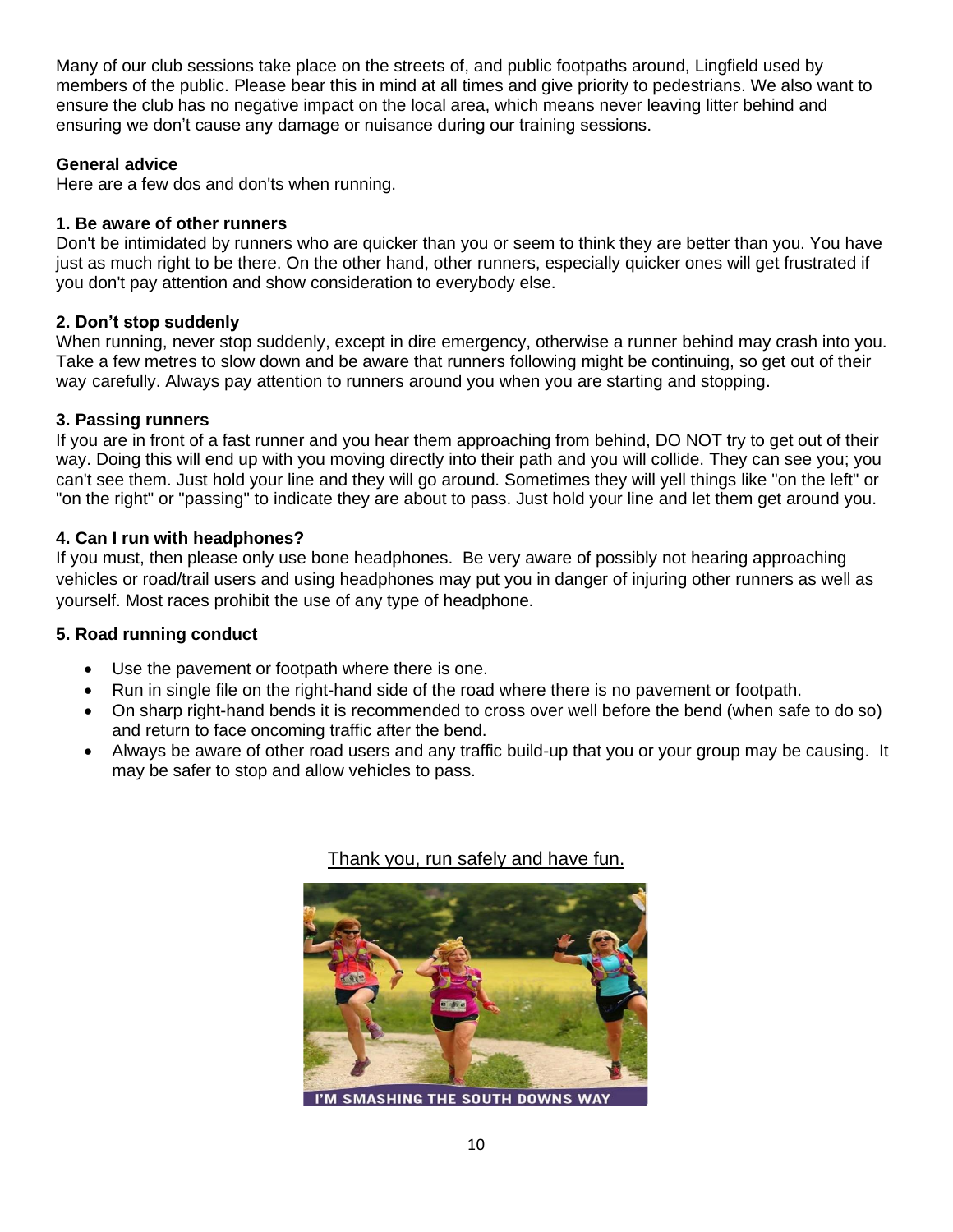## **England Athletics Affiliation**



#### **What is Affiliation?**

The sport of athletics has a central body called UK Athletics who set the rules and standards for all affiliated athletic bodies including running clubs such as Lingfield RC. It ensures that minimum standards are set for the organisation, safety and medical cover at road races. Its headquarters is in Birmingham and all the affiliation fees for LRC members are sent there.

#### **Why affiliate?**

#### **As an EA registered athlete you can access a number of benefits:**

- **Entry** to events **exclusively** available to registered athletes under UKA Rules for Competition many competitions are only open to registered athletes\*.
- **Entry discounts** (minimum £2) on UKA licensed road and multi-terrain events. For example, if you entered our Lingfield 10 race in 2022, the entry fee for affiliated members is £18 and for all unattached runners it is £20.
- Access to key information on the sport, including opportunities available to registered athletes. Ensure your email address and mailing preferences are up to date by logging in to [England Athletics.org](https://www.englandathletics.org/) and click myAthletics portal.
- The ability to **have a say** on how the sport is run and funded in a way that reflects your fundamental importance to the sport
- **Early bird** ticket opportunities for major athletics events
- **Exclusive offers -** EA works with partners including **DW Fitness First**, **Enertor, Running Imp, Kukri, Runderwear, AfterShokz, Racefully, Track & Field Tours, CanO water, Athletics Weekly, Strava and Sports Tours International** to provide registered athletes with exclusive offers and vouchers for money off.

Some of these can be accessed via the benefits page at [England Athletics.org.](https://www.englandathletics.org/athletics-and-running/athlete-registration/benefits-of-registration/) Others are sent via the monthly partner offers mailout – The Edge - so ensure your contact details are up to date and you have opted to receive information!

- Running clubs receive guaranteed London Marathon entries depending on the number of EA registered athletes they have.
- *\* for competitive races, all Clubs and Runners must be registered with England Athletics.*

#### **EA Training Courses**

England Athletics organise numerous athletic courses, including the first level training course 'Leadership in Running Fitness'. Further coaching courses are also available for those who want to progress the qualifications to a higher level. Currently there are seven Lingfield members qualified to provide coaching in the club. Email [secretary@lingfieldrunningclub.co.uk](mailto:secretary@lingfieldrunningclub.co.uk) if you're interested.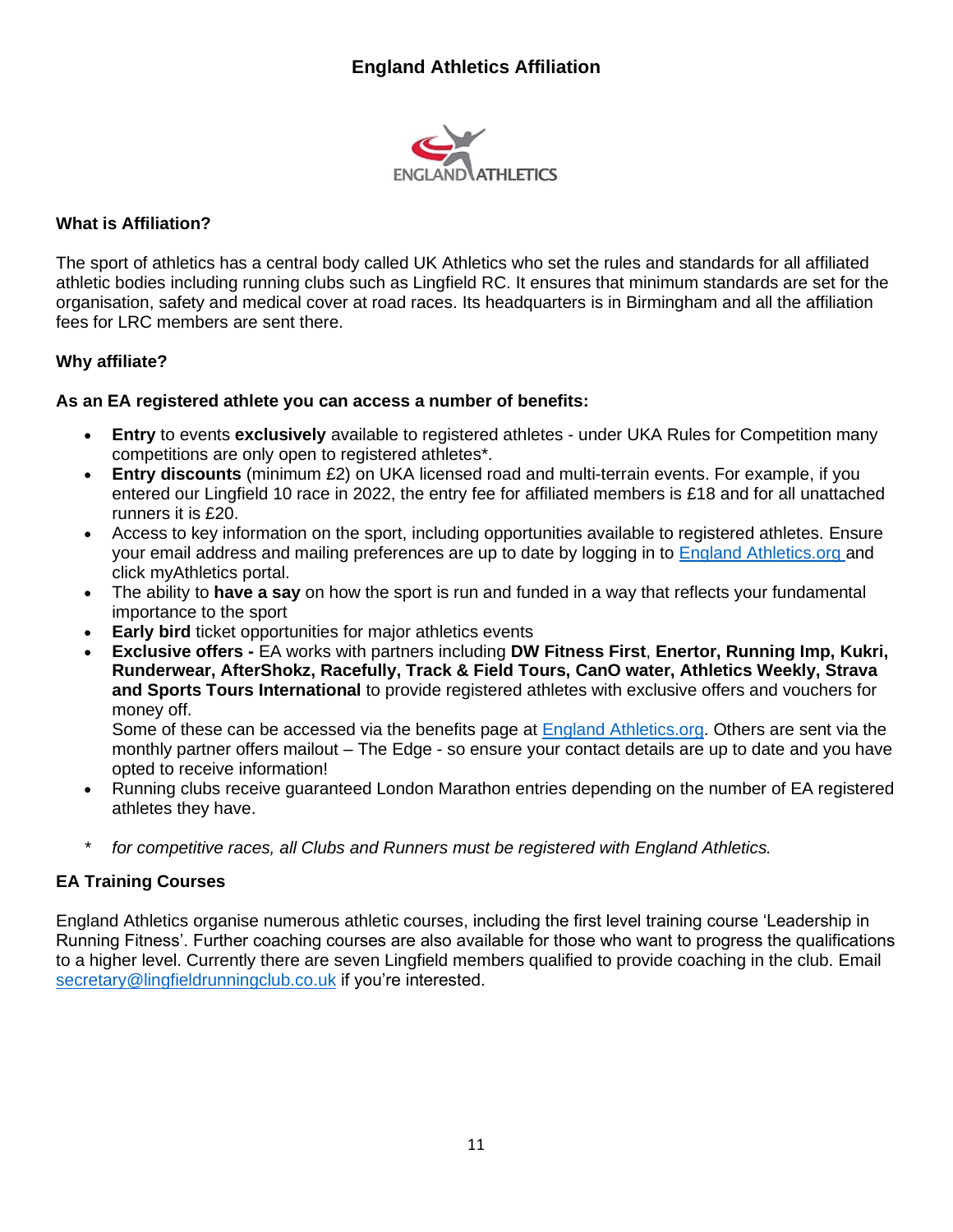

## **Lingfield Running Club Constitution (effective from 17 March 2022)**

#### 1. Name

The club will be called Lingfield Running Club and will be affiliated to UK Athletics.

#### 2. Aims and objectives

The aims and objectives of the club will be:

- To promote and enjoy amateur athletics, principally running, in a friendly and informal manner
- To promote the club and its objectives within the local community

#### 3. Headquarters

The headquarters of the club are at Lingfield Victoria Sports & Social Club, Lingfield, Surrey RH7 6AA. Running club members who wish to use the facilities at the headquarters, including the car park, must join the Lingfield Victoria Club as social members and pay those membership fees separately to that club.

#### 4. Membership

Application for membership shall be made to the membership secretary on the club's approved application form.

All members will be subject to the regulations of the constitution and by joining the club will be deemed to accept these regulations and any other codes of practice that the club has adopted.

#### 5. Membership fees

Membership fees will be determined at the annual general meeting and should be paid to the membership secretary by a date to be decided at each AGM. The fees comprise two elements - the club membership fee and the affiliation fee to England Athletics. This affiliation is not mandatory and need only be paid if the member wishes to represent the club in official races. Membership will cease if payment has not been made by the due date.

6. Officers of the club and management committee The officers and management committee of the club will be:

- Chairperson
- Secretary
- Treasurer
- Membership secretary
- The ladies' and men's captains
- Any further committee members as agreed at the AGM.

All officers and other members of the committee will be elected annually at the AGM and shall serve for no more than three consecutive years. After a minimum of one year has elapsed since serving on the committee, a member of the club will be eligible for re-appointment.

Management committee meetings will be convened by the secretary of the club and held no less than six times per year.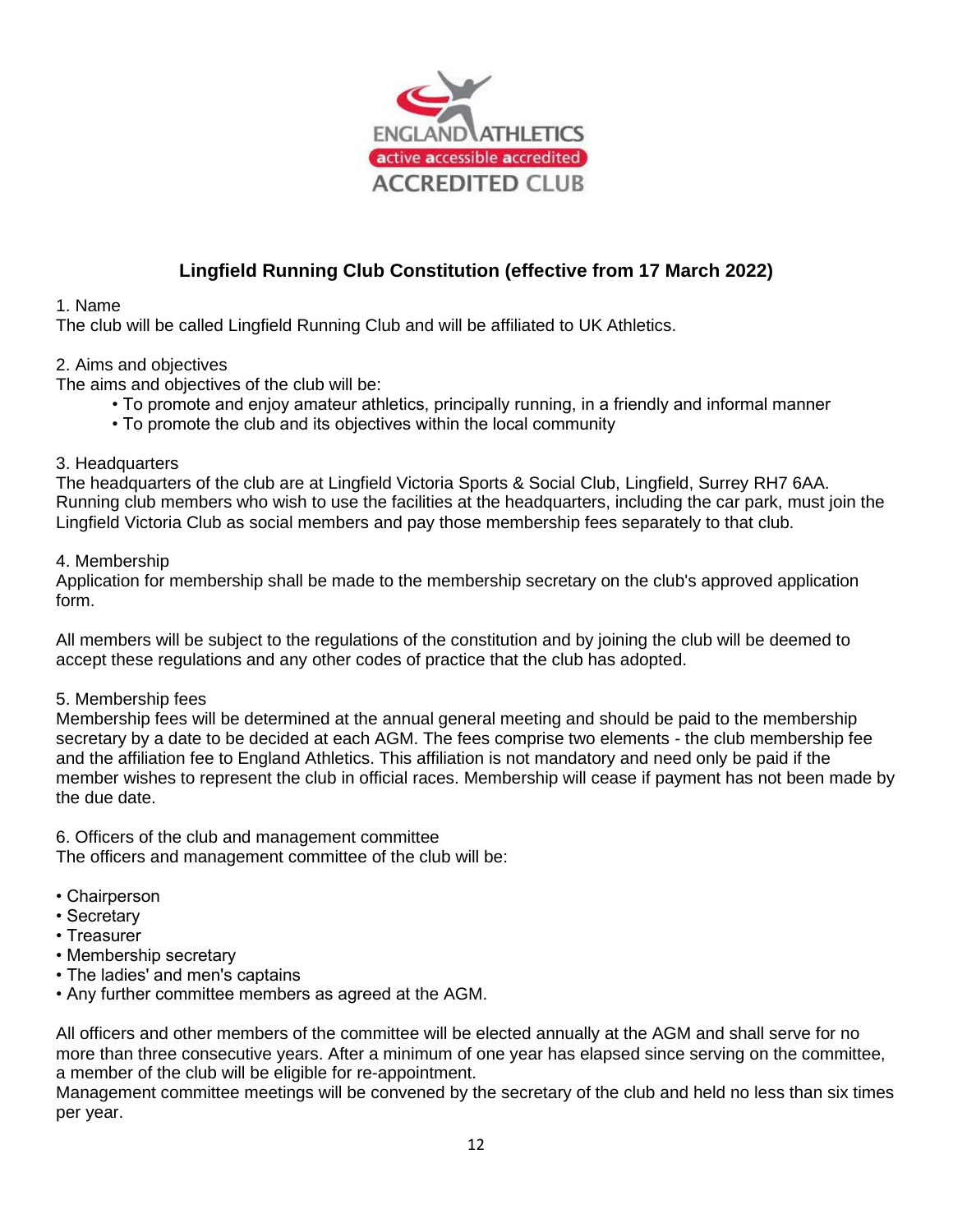The quorum required at management committee meetings will be three.

The management committee will be responsible for the organisation and running of the club. It will have powers to appoint both sub-committees and also advisers. It will also be responsible for disciplinary hearings of members who infringe the club rules/regulations/ constitution and for taking any disciplinary action including termination of membership.

#### 7. President

The club will elect a president at each annual general meeting who will assist with the smooth and effective running of the club by acting as an ambassador. The president will chair annual and extraordinary general meetings and may attend committee meetings. The president will serve for no more than three consecutive years.

#### 8. Finance

The club treasurer will be responsible for the finances of the club.

All club monies will be banked in an account held in the name of the club. Funds received for specific purposes will be held in separate, designated accounts.

No sum shall be expended from the Club Account except by cheque signed by two of the designated signatories (the treasurer, the secretary, the membership secretary and the chair) or by electronic transfer approved by at least one of the designated signatories subject to a maximum amount fixed by the Committee.

All monies payable to the Club shall be received by the officers and members of the committee and deposited in the Club Account as soon as is reasonably practicable.

The Club's financial year shall end on 31 March each year or such other date as the Committee may determine from time to time provided that no financial year shall be shortened to less than nine months or extended to more than fifteen months.

The annual accounts comprising an income and expenditure account and balance sheet will be presented by the treasurer at the annual general meeting.

#### 9. Annual general meeting

Notice of the annual general meeting (AGM) will be given by the club secretary. The meeting will be held between 1 and 30 April. Not less than 21 clear days' notice must be given to all members by posting the date and the agenda on the club's notice board.

All members have the right to vote at the AGM.

Nominations for officers of the club, members of the management committee and the president must be sent to the secretary no later than seven days prior to the AGM. Details of items to be included in any other business should also be notified in this manner.

The agenda for the AGM will be the following:

- Acceptance of minutes of the preceding AGM
- Chair's report
- Secretary's report
- Treasurer's report and adoption of the annual accounts
- Membership secretary's report
- Elections of officers, committee members and president for the forthcoming year
- Setting of the membership fee for the forthcoming year
- Any other business

In addition: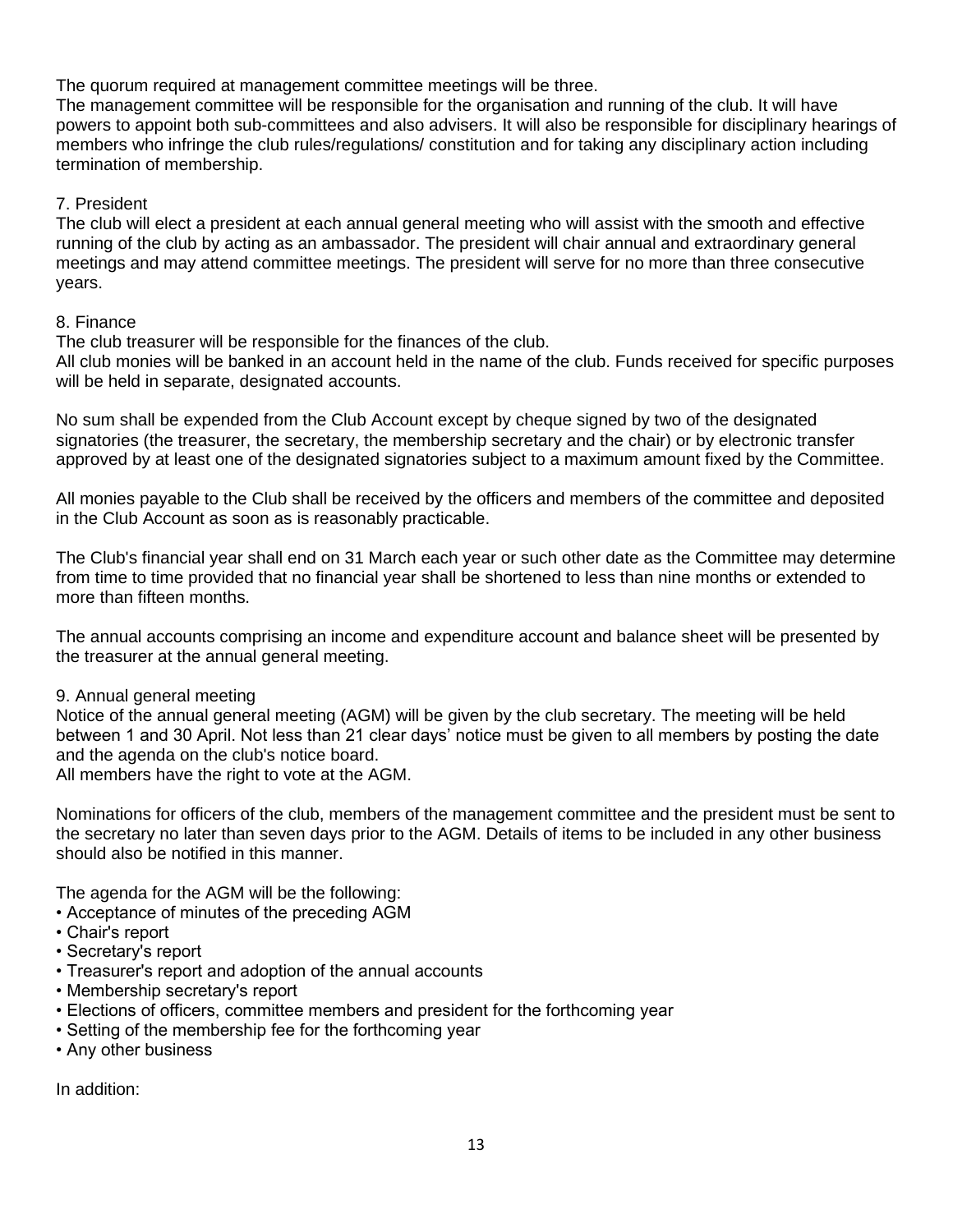- a. The quorum for the AGM will be 25% of the membership. If a quorum is not present within 30 minutes of the time appointed for the meeting or if a quorum ceases to be present, the meeting shall be adjourned to the same day in the next week.
- b. If the number of members present at the adjourned meeting is insufficient to constitute a quorum in accordance with rule a) above, the members present shall constitute a quorum.

#### 10. Extraordinary general meetings

The management committee has the right to call extraordinary general meetings of the members (EGMs). An EGM may also be called by 10 per cent of the membership at that time.

Not less than 14 days' clear notice must be given for an EGM. All other procedures for EGMs will be the same as for the AGM.

#### 11. Discipline and appeals

All complaints regarding the behaviour of members should be submitted in writing to the Secretary.

The management committee will meet to hear complaints within fourteen days of a complaint being lodged. The committee has the power to take appropriate disciplinary action including termination of membership.

#### 12. Club colours

The colours of the club vests to be worn in official races can only be changed by the adoption of a resolution at an annual or extraordinary general meeting. Other merchandise must be approved by the management committee before being offered for sale to members.

#### 13. Dissolution

A resolution to dissolve the club can only be passed at an AGM or EGM by majority vote of the membership. In the event of dissolution, any assets of the club that remain will be sold and distributed amongst the membership at that time.

#### 14. Amendments to the constitution

The constitution will only be changed through agreement by majority vote at an AGM or EGM.

#### **Declaration**

Lingfield Running Club adopted and accepted this constitution as a current operating guide regulating the actions of members, and it was approved at an annual general meeting of the club held on 21 April 2021.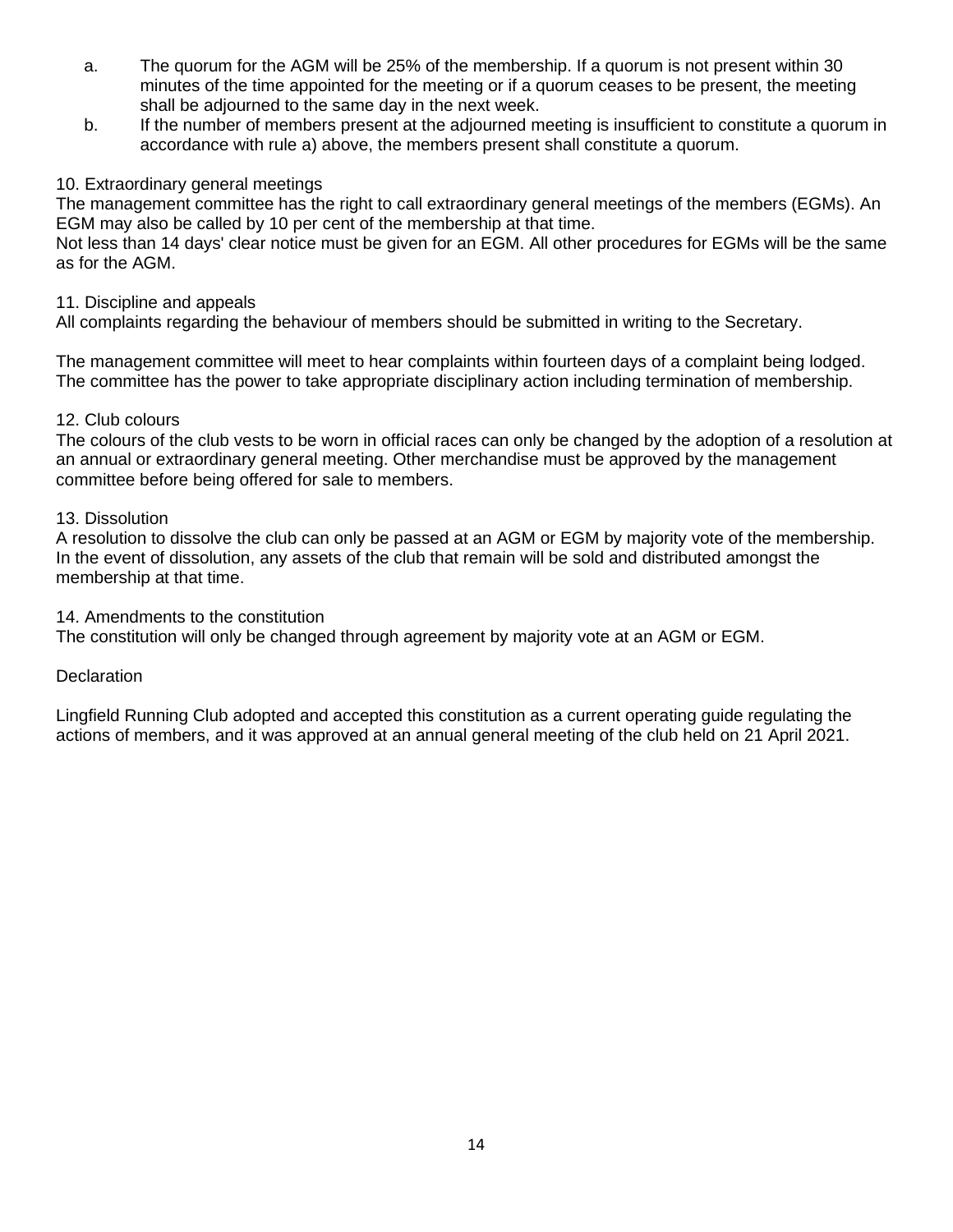## **Lingfield Running Club Privacy Policy**

Lingfield Running Club (the Club) is committed to protecting and respecting your privacy. For any personal data you provide for the purposes of your membership, LRC is the Data Controller and is responsible for storing and otherwise processing that data in a fair, lawful, secure and transparent way.

#### **What personal data we hold on you**

You may give us information about you by filling in forms at an event or online, or by corresponding with us by phone, e-mail or otherwise. This includes information you provide when you register with the Club, subscribe to our newsletter, or participate in discussion boards on our website. The information you give us may include your name, date of birth, address, e-mail address, phone number, name of the EA affiliated Clubs with which you are registered and gender (Athletics Data).

#### **Why we need your personal data**

The reason we need your Athletics Data is to be able to administer your membership and provide the membership services you are signing up to when you register with the club. Our lawful basis for processing your personal data is that we have a contractual obligation to you as a member to provide the services you are registering for.

Reasons we need to process your data include:

#### **For training and competition entry**

- sharing personal data with club coaches or officials to administer training sessions;
- sharing personal data with club team managers to enter events; and
- sharing personal data with leagues, county associations and other competition providers for entry in events.

#### **For funding and reporting purposes**

- sharing anonymised data with a funding partner as condition of grant funding e.g. Local Authority;
- analysing anonymised data to monitor club trends; and
- sending an annual club survey to improve your experience as a club member.

#### **For membership and club management**

- processing of membership forms and payments;
- sharing data with committee members to provide information about club activities, membership renewals or invitation to social events;
- club newsletter promoting club activity; and
- publishing of club race and competition results, including age band rankings.

#### **Marketing and communications (where separate consent is provided)**

- sending information about promotions and offers from sponsors;
- sending information about selling club kit, merchandise or fundraising.

We do not currently collect any special category health data.

On occasion we may collect personal data from non-members (e.g., such as any non-member participant who fills in a health disclaimer or form at a taster event). This information will be stored for 30 days after an event and then destroyed securely. In this instance, our lawful basis for processing data is consent. Therefore, we will need explicit consent from non-members to process this data, which we will ask for at the point of collecting it.

The club has the following social media pages - Facebook. All members are free to join these pages. If you join one of the Social Media pages, please note that providers of the social media platform(s) have their own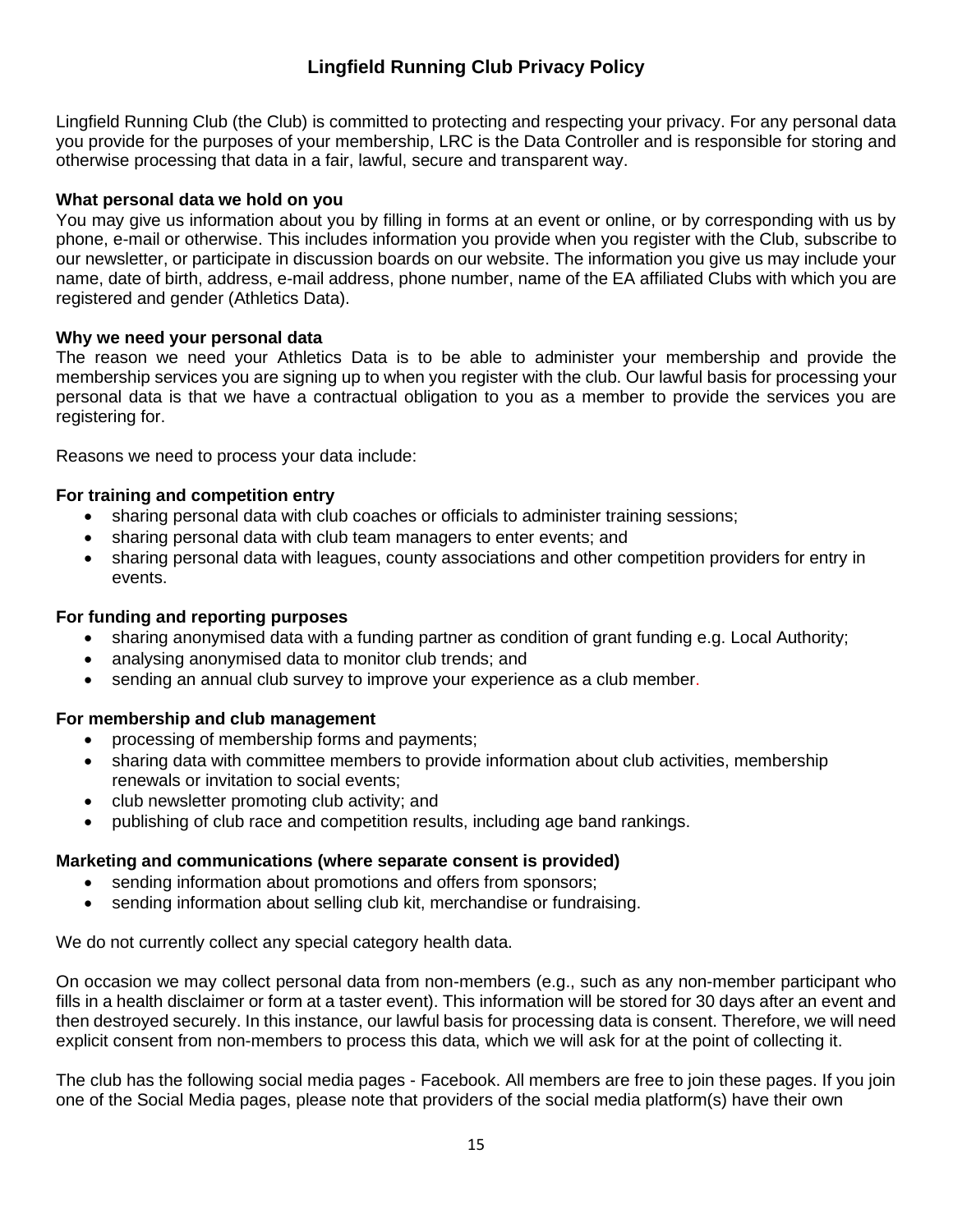privacy policies and that the club do not accept any responsibility or liability for these policies. Please check these policies before you submit any personal data on the club social media pages.

#### **Who we share your personal data with**

When you become a member of or renew your membership with Lingfield Running Club we register your details with England Athletics (EA) as a club member, even if you choose not to join EA itself. We will provide England Athletics Limited with your Athletics Data which they will use to enable access to the MyAthletics portal. England Athletics Limited will contact you to invite you to sign into and update your MyAthletics portal. You can set and amend your privacy settings from the MyAthletics portal. If you have any questions about the continuing privacy of your personal data when it is shared with England Athletics Limited, please contact [dataprotection@englandathletics.org.](mailto:dataprotection@englandathletics.org)

Joining Lingfield Running Club also entitles you to membership of the Victoria Sports and Social Club (VSSC), at no extra cost. This entitles you to use the club facilities (including the car park, bar and toilets) whenever you wish. We will give your name (only) to the VSSC and you can collect your membership card and door entry fobs from the bar once we have registered you as a running club member.

#### **Email Sending Provider (ESP)**

We may use a third-party provider to deliver our monthly e-newsletter. If you consent to us sending you our weekly e-newsletter, we will let you know who the third-party provider is at that time. We gather statistics around email opening and clicks using industry standard technologies including clear images to help us monitor and improve our e-newsletter.

The Club does not supply any personal data it holds for this purpose to any other third party.

#### **How long we hold your personal data**

You should keep your personal data up to date on your MyAthletics portal at England Athletics. Any personal data we hold on you will be securely destroyed after four years of inactivity on that member's account, in line with England Athletics Limited's retention policy. Your data is not processed for any further purposes other than those detailed in this policy.

#### **Your rights regarding your personal data**

As a data subject you may have the right at any time to request access to, rectification or erasure of your personal data; to restrict or object to certain kinds of processing of your personal data, including direct marketing; to the portability of your personal data and to complain to the UK's data protection supervisory authority, the Information Commissioner's Office about the processing of your personal data.

As a data subject you are not obliged to share your personal data with the Club. If you choose not to share your personal data with us we will not be able to register or administer your membership.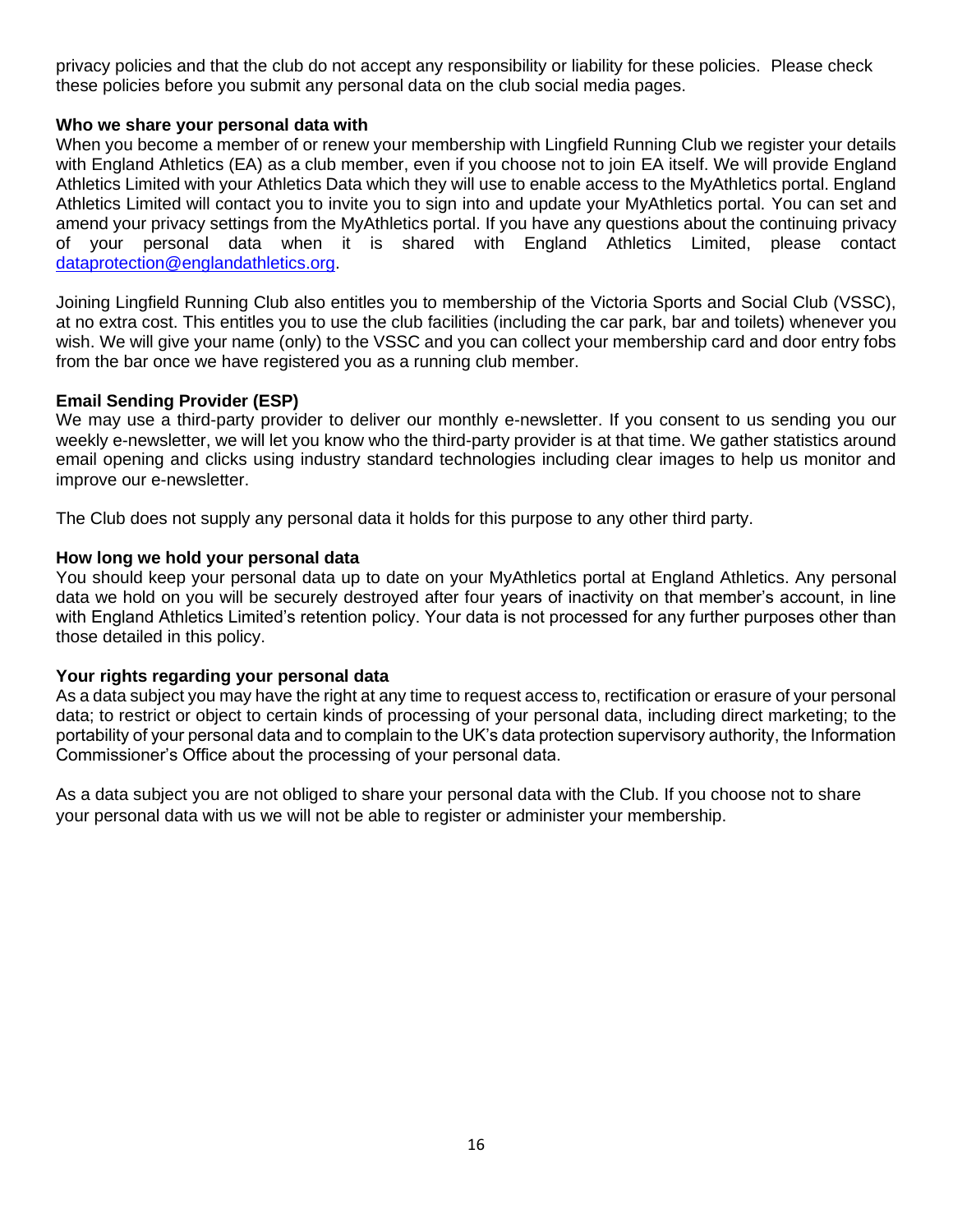## **Lingfield Running Club Social Media policy**

To be used for running/fitness and club related subjects e.g., discussing training, races, equipment, arranging transport to events and races, organising club socials and parties, informal training sessions.

- 1. Think twice before posting. If you wouldn't want your employer, future employer, relatives, or colleagues to see your post, don't post it.
- 2. Don't post derogatory, defamatory, offensive, harassing, or discriminatory content be polite and respectful. Don't post anything that may offend others.
- 3. Don't breach copyright, data protection or other relevant legislation.
- 4. Don't use it for bringing matters to the attention of the Committee. For that go direct to a committee member.
- 5. Don't use it for fundraising purposes (due to the sheer number of charity runners in the club).
- 6. Please do not advertise your business services via LRC social media,

This applies to any Lingfield Running Club social media platforms.

All members of LRC are required to comply with the policy. If you have questions, please contact a member of the committee.

#### **Useful websites**

#### **Finding races**

Let's Do This<https://www.letsdothis.com/gb/running-events> Southern running quide www.southernrunningquide.com West Sussex Fun Run League [www.westsussexfunrunleague.org.uk](http://www.westsussexfunrunleague.org.uk/)  Runners World [www.runnersworld.co.uk](http://www.runnersworld.co.uk/) Sussex Races [www.sussexraces.co.uk](http://www.sussexraces.co.uk/) Surrey road league and XC races [www.surreyathletics.org.uk](http://www.surreyathletics.org.uk/) Run Britain [www.runbritain.com/races](http://www.runbritain.com/races)

#### **Athletic advice**

Peak Performance [www.peakendurancesport.com](http://www.peakendurancesport.com/) Sports Injury Clinic [www.sportsinjuryclinic.net](http://www.sportsinjuryclinic.net/)

#### **Running shops**

Intersport Herbert Sports, East Grinstead [www.herbertsports.co.uk](http://www.herbertsports.co.uk/) Up and Running, Horsham [www.upandrunning.co.uk](http://www.upandrunning.co.uk/) Decathlon, Crawley [www.decathlon.co.uk](http://www.decathlon.co.uk/) The Jog Shop, Brighton<http://www.jogshoponline.co.uk/> The Running Hub, Southborough<https://www.runninghub.co.uk/> Runners Need, Bluewater [www.runnersneed.com](http://www.runnersneed.com/)